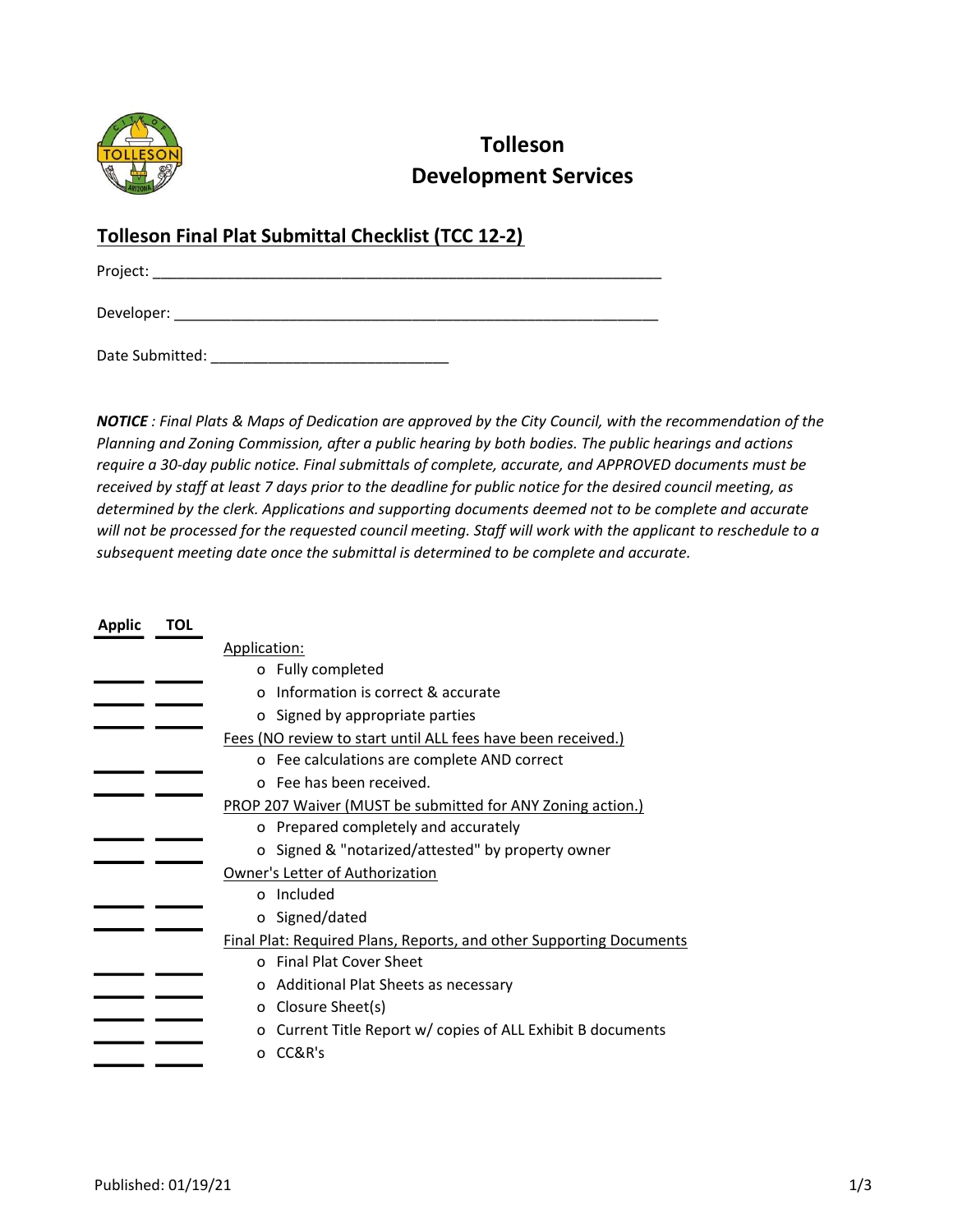| Project:        |  |
|-----------------|--|
| Date Submitted: |  |

## Document Preparation Standards

| <b>Applic</b> | <b>TOL</b> |                                                                                                                                                                                                                 |
|---------------|------------|-----------------------------------------------------------------------------------------------------------------------------------------------------------------------------------------------------------------|
|               |            | Final Plats & Maps of Dedication shall, at a minimum, comply w/ the following criteria (TCC<br>12-2-41 & TCC 12-2-43) and requirements of Maricopa County Recorder Ofc for recording                            |
|               |            | of maps and plats:                                                                                                                                                                                              |
|               |            | Plat sheets to be 24"x36" - landscape                                                                                                                                                                           |
|               |            | Text is to be orientated to be read left-to-right or from bottom-to-top of each sheet.                                                                                                                          |
|               |            | Alternate sizes/formats are discouraged and must be approved by the City Engineer<br>prior to submittal.                                                                                                        |
|               |            | Submittals using sizes/formats other than those approved will be considered<br>"Administratively Incomplete".                                                                                                   |
|               |            | The scale of the drawings shall be a standard engineering scale of $1" = 100'$ ;<br>Plats may, with the prior approval of the City Engineer, be prepared at alternate<br>scales as noted in TCC 12-2-40 (B)(2). |
|               |            | Technical Reports (Drainage, utilities, Soils, Structural, etc)                                                                                                                                                 |
|               |            | ALL documents are to be prepared/submitted on 8.5"x11" or 11"x17" paper, unless<br>an approved substitute has been approved by the City Engineer.                                                               |
|               |            | Scale of any drawings are to be an appropriate scale for the use intended or as<br>required by law (Maximum scale 1" = 100').                                                                                   |
|               |            | Documents are to be orientated as follows, unless approved otherwise by the City<br>Engineer:                                                                                                                   |
|               |            | $§ 8.5"x11"$ - portrait                                                                                                                                                                                         |
|               |            | $§$ 11"x17" - landscape                                                                                                                                                                                         |
|               |            | NOTES:                                                                                                                                                                                                          |
|               |            | Plans must not exceed to allowable maximum scale. Submittals with such sheets shall<br>be considered "Administratively Incomplete".                                                                             |

ALL submittals are to be made electronically ONLY. Contact the Development Services Customer Service Team (Development Services@tolleson.az.gov) for access to the City's paperless plan submittal/review system.

Fees must be paid by check, money order, or other method approved by the Finance Department. During the Covid-19 crisis the front lobby to the City Hall is closed to the public. There is a drop box located just next to the front door that is checked several times a day. Payments can be dropped off there; be sure to notify the Development Services Customer Services staff when a payment has been dropped off. Delivery of payments by USPS or other commercial delivery service is acceptable.